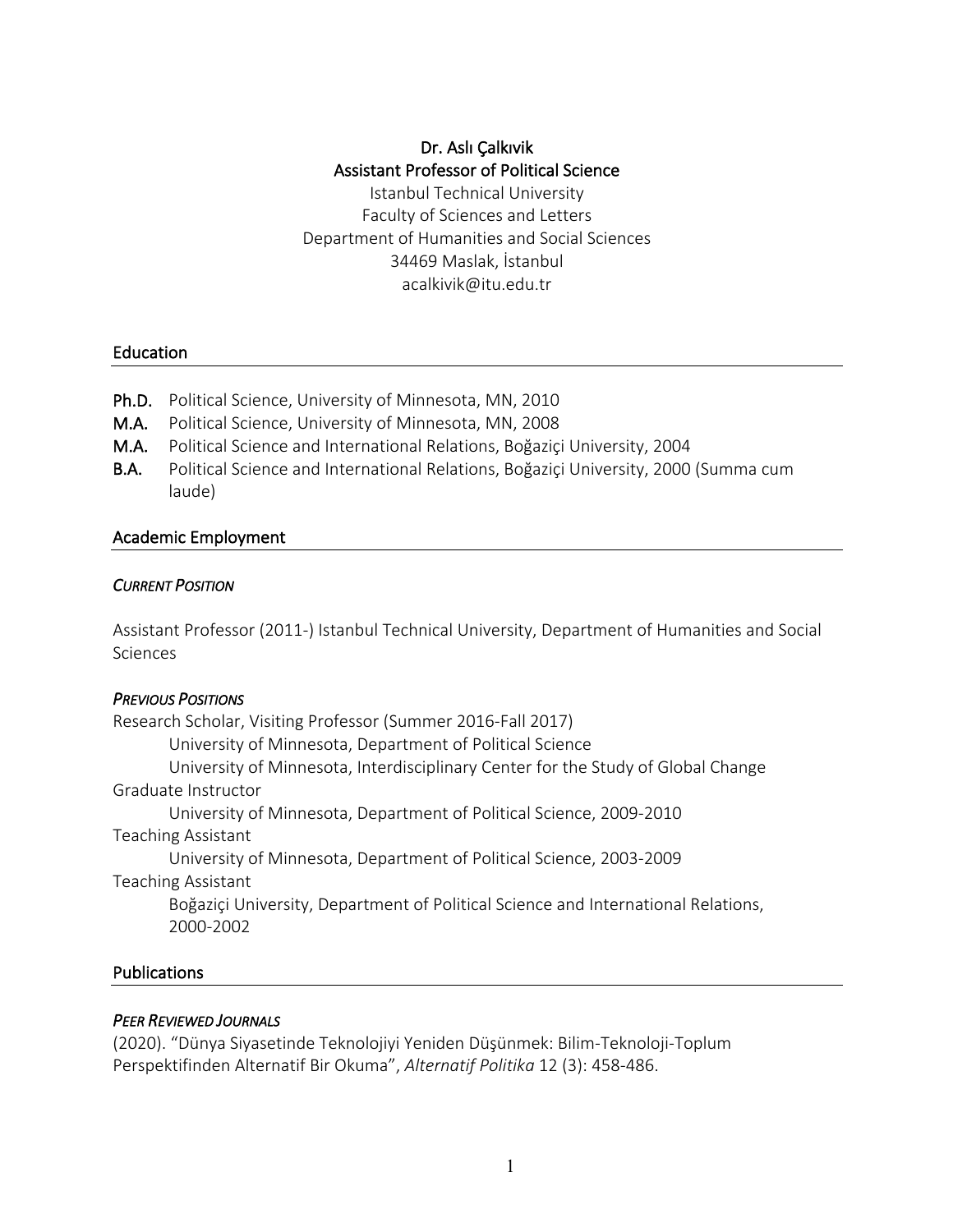(2020). "We have Nothing to Lose but Our Bodies: Politics of Self-Destruction in the BioSovereign Era", *Cultural Critique*ö No: 108: 188-194.

(2019). (with Emma Hutchison) "Making War, Making Sense? Introducing the Symposium on Jens Bartelson, *War in International Thought*", *Millennium: Journal of International Studies* 48(1): 60-69 https://doi.org/10.1177/0305829819873954

(2019). (with Jessica Auchter) "Symposium Introduction: Debating Trauma and Emotion in World Politics", *Millennium: Journal of International Studies*, 47(2), 231-236.

(2019). "Askeri Fanteziler: Uluslararası Iliskilerde Imkânsızın Siyaseti / Military Fantasies: International Relations and the Politics of the (Im)possible", *Alternatif Politika*, 11(1), 59-85.

(2018) "Distopya: Egemenin Ütopyası" (Dystopia: Sovereign Utopia) *Cogito* Spring, 90: 40-49.

(2016) "Book Review: Critical Investigations into 'Human, All Too Human' IR" *International Studies Review* 18: 551-553.

(2016) "Revisiting the Violence of Machiavelli," *International Politics* 5(4): 505-518.

(2015) "Des études critiques de sécurité au démantèlement de la sécurité," (From Critical Security Studies to Dismantling Security) *Etudes Internationales* 46(2-3), 253-271.

(2011) "Ölümüne Yasatmak: Bir Güvenlik Sorunu Olarak Yasam," (Caring to Death: 'Life' as a Security Problem) *Toplum ve Bilim* (122), 19-36.

(2010) "Why Not to Choose a Secure "We" in a Security-Obsessed World, *International Political Sociology*, 4(2), 207-20.

## *BOOKS*

(Forthcoming) *Rethinking Global Politics beyond the Limits of Life and Death* in Palgrave Series on Critical Security Studies in the Global South (New York: Palgrave).

## *BOOK CHAPTERS*

(2020) "Foreign Policy of the Global South." In Arlene Tickner and Karen Smith (eds.) *Theorizing International Politics from the Global South: A World of Difference*. London, New York: Routledge. https://doi.org/10.4324/9781315756233

(2017) "Poststructuralism/Postmodernism" *Oxford Research Encyclopedia of International Studies*, pp.1-25 ISSN: DOI: 10.1093/acrefore/9780190846626.013.102.

(2016) "Killing Time, Writing the Temporality of Global Politics." In A. Agathangelou, K.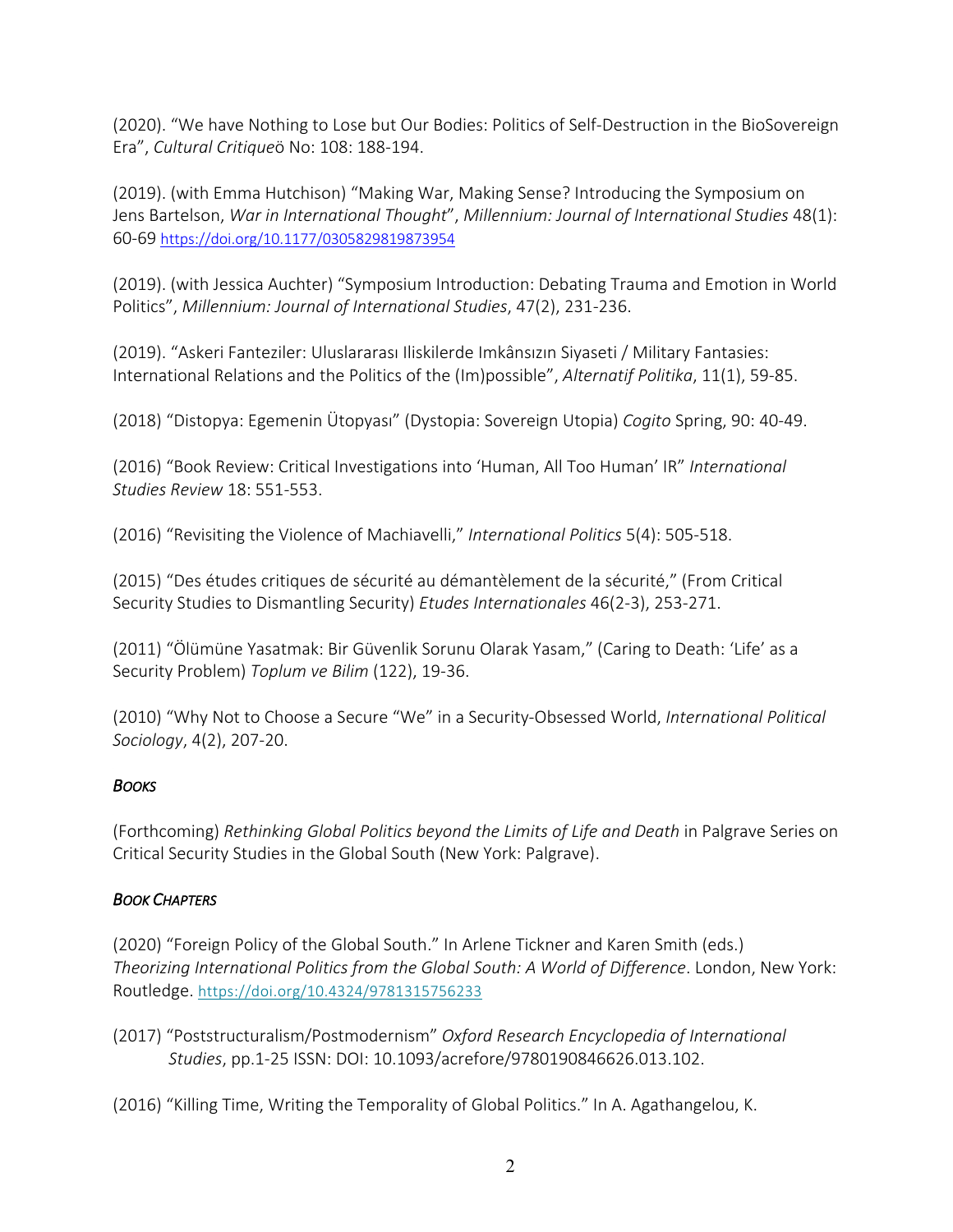Killian (eds.), *Time, Temporality and Violence in International Relations (De) Fatalizing the Present, Forging Radical Alternatives* London, New York: Routledge.

- (2014) "Contextualizing Global Security: The Case of Turkey." In M. Kaldor, I. Rangelov (eds.) *Handbook of Global Security Policy*, Sussex: Wiley-Blackwell.
- (2014) "Soğuk Savaş ve Sonrası Güvenlik Siyaseti." (Security during the Cold War and in the Contemporary Era). In E. Balta (eds.) *Küresel Siyasete Giriş:Kavramlar, Teoriler, Süreçler* (Introduction to Global Politics), İstanbul: İletişim Yayınları.
- (2013) "Out of Synch: Reflections on Critical Thinking and Disciplinary Times." In D. Blaney, A. Tickner (eds.) *Claiming the International* London, New York: Routledge.

## *OTHER*

"Yaşam ve Ölüm Alanları Arasında Afrikalı Göçmenler" (African Immigrants between Zones of Life and Death), *Birikim* 175-176, (2003).

## *Book Translations*

Vassaf, Gündüz (2002). *Daha Sesimizi Duyurmadık* (We Have not Made Our Voices Heard Yet), İstanbul: İstanbul Bilgi Universitesi Yayınları.

Van Dam, Nikolaos (2000). *Suriye'de İktidar Mücadelesi* (Struggle for Power in Syria) by Nikolaos Van Dam. İstanbul: İletişim Yayınları, 2000, (with Semih İdiz).

## *Article Translations*

Roitman, Janet, "Kanunsuzluk Etiği, Haydutlar ve İktidar", *Birikim* (175-176), 53-65.

## Invited Talks, Workshops, and Lectures

(2019) Invited Speaker. *Michel Foucault Üzerine Üç Konferans*. Trakya Üniversitesi, 2 November 2, 2019.

(2017) Guest Lecturer, University of St. Thomas, Minneapolis MN, 14 November 2017.

(2017) Invited Speaker, End of the Future: Security, Capital, Utopia Interdisciplinary Center for the Study of Social Change, University of Minnesota, 24 March 2017.

(2016) Guest Professor. Gregynog Ideas Lab V, Gregynog Hall, Powys, Mid Wales, UK 11-16 July, 2016.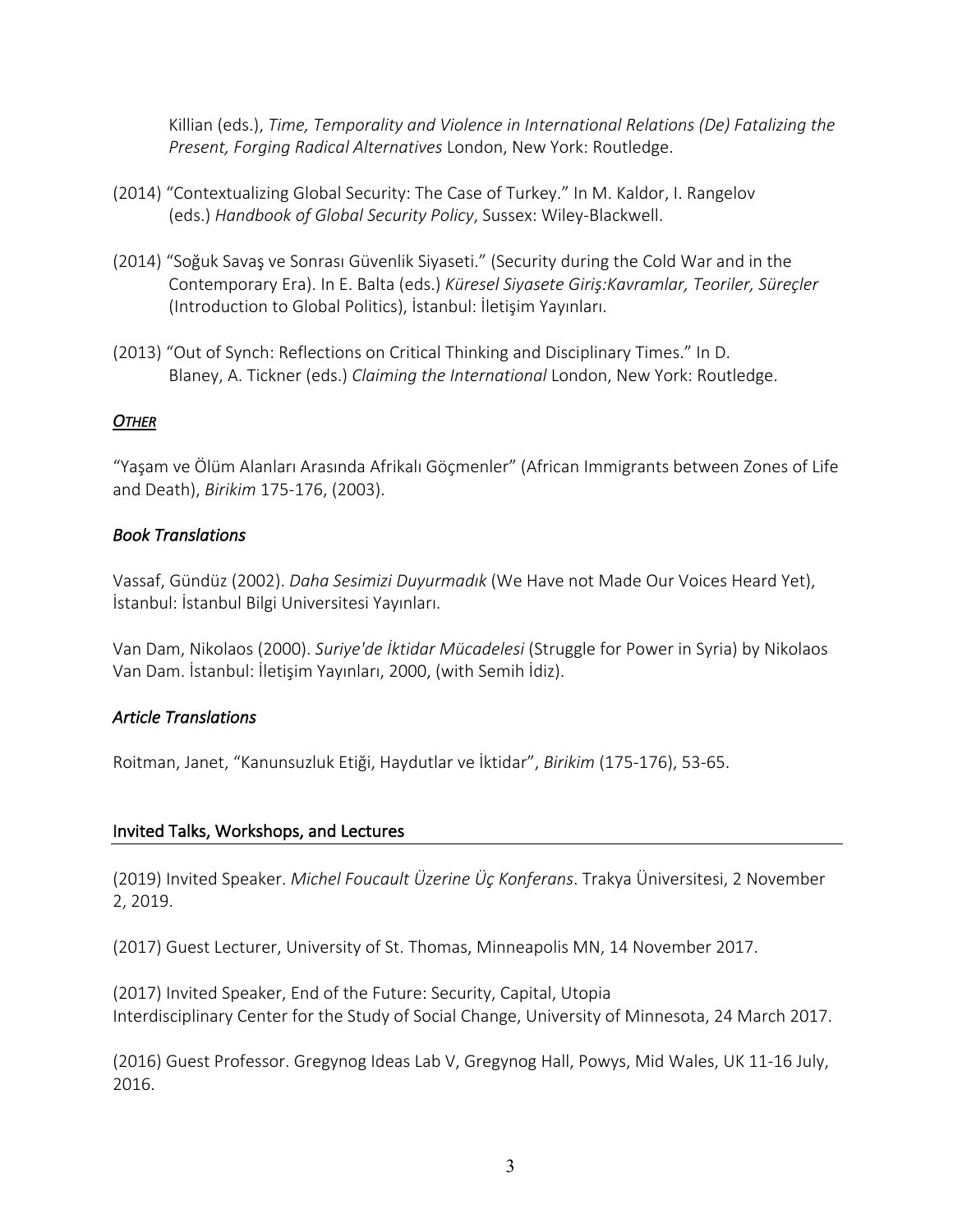(2016) Keynote Speaker, Decolonisation after Democracy: Rethinking Politics into the 21 Century. 13th National Conference of the South African Association of Political Studies.

(2014) Workshop Participant. "The Empire of Love: 'Looking Awry' at Turkish Soap Operas" 2<sup>nd</sup> European Workshop in International Studies, Gediz University, Izmir.

(2013) Invited Speaker. "The Limits and Possibilities for Reflexivity in International Relations: Revisiting the Question of Critical Thinking" University of Bordeaux-Emille Durkheim Center

(2012) Invited Speaker. Untimely Claims: On the Meanings of Dismantling the Empire of Security SOAS-Politics Seminar Series, London, October 10, 2012

#### Conference Presentations

(2019) "Anarchist Methods to Knowledge", Millennium: Journal of International Studies Annual Conference. 19-20 October, London School of Economics, London, UK.

(2019) "Right-Wing Neo-Populism and Militarism", International Studies Association Annual Convention, March 27-30, 2019, Toronto, Canada.

(2018) "Military Fantasies", European International Studies Association, Pan-European Conference, September 12-15, 2018, Prague, Czech Republic.

(2018) "Military Fantasies", International Studies Association Annual Convention, April 4-7, 2018, San Francisco, USA.

(2018) "International Relations and the Politics of the (Im)possible", International Studies Association Annual Convention, April 4-7, 2018, San Francisco, USA.

The End of the Future: Security, Capital, Utopia International Studies Association Annual Convention, February 22-25, 2017, Baltimore, USA.

Forms of Critique and the Limits of International Theory - Roundtable International Studies Association Annual Convention, 16-19 March 2016, Atlanta, USA.

"Killing Time: Writing the Temporality of Global Politics" International Studies Association Annual Convention, 16-19 March 2016, Atlanta, USA.

"Aesthetics of the "International", "The Global", and "The World" International Studies Association Annual Convention, 16-19 March 2016, Atlanta, USA.

"Politics of Nature and the Colonial Subject of Violence" 9th Pan-European Conference on International Relations, 23-26 September 2015, Naxos Sicily, Italy.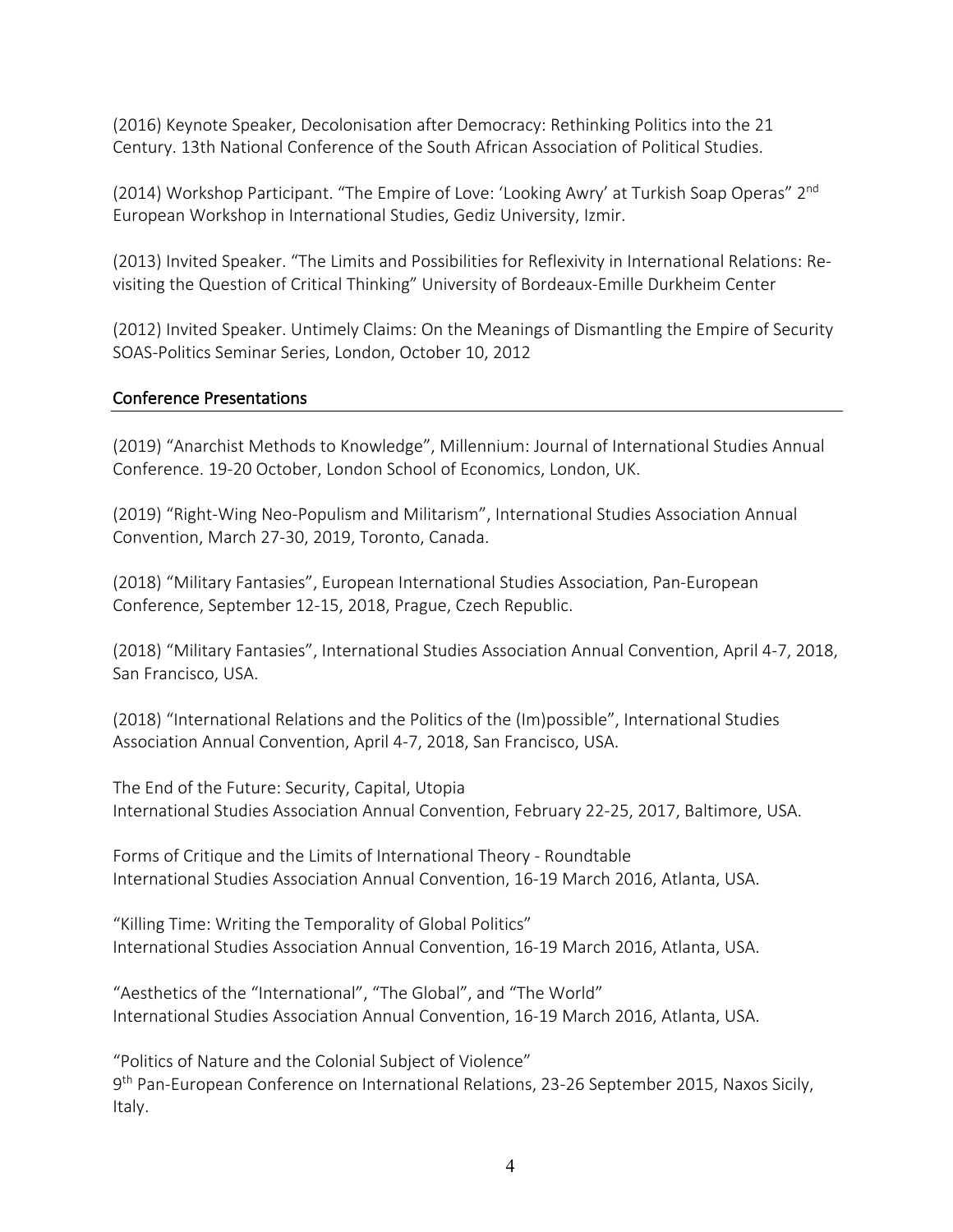Telling Stories: Migration, Translation, Complicity International Studies Association Annual Convention, 18-21 February 2015, New Orleans, USA.

"New Materialism(s) and the Post-colony" International Studies Association Annual Convention, February 18th-21st, 2015, New Orleans, USA.

"Time of Homo Securus: Investigating the Temporal Logic of Pacification and of Capital" Critical Legal Conference: Power, Capital, Chaos, 4-6 September 2014, University of Sussex, Brighton, United Kingdom.

"On Political Violence - Reading Machiavelli against the Disciplinary Grain" British International Studies Association Conference, 16-17 May, 2014, Dublin, Ireland.

Just Killing Time – Alternative Politics of the Future International Studies Association Annual Convention, 3-6 April 2013, San Francisco, USA.

Geopolitics of Desire in the Turkish Novelas International Studies Association Annual Convention, 3-6 April 2013, San Francisco, USA.

Imagining the Futures of 'Critical IR Theory' International Studies Association Annual Convention, 3-6 April 2013, San Francisco, USA.

Just Killing Time BISA-ISA Joint International Conference, June 20-22, 2012, Edinburgh, Scotland, United Kingdom.

Beyond a Politics of Life Dismantling Security Conference, University of Cambridge, June 14-16, 2012, Cambridge, United Kingdom.

Re-working the 'International' through the 'Common' International Studies Association Annual Convention, March 16-19, 2011, Montreal, Canada.

Beyond a Politics of Security International Studies Association Annual Convention, February 2010, New Orleans, USA.

Times In/Times Out: On the Meanings of Dismantling Security, February 2009, New York, USA.

What has Foucault done for International Relations? International Studies Association Annual Convention, February 2009, New York, USA.

Brushing Against the Grain, Dismantling Security International Studies Association Annual Convention, March 2008, San Francisco.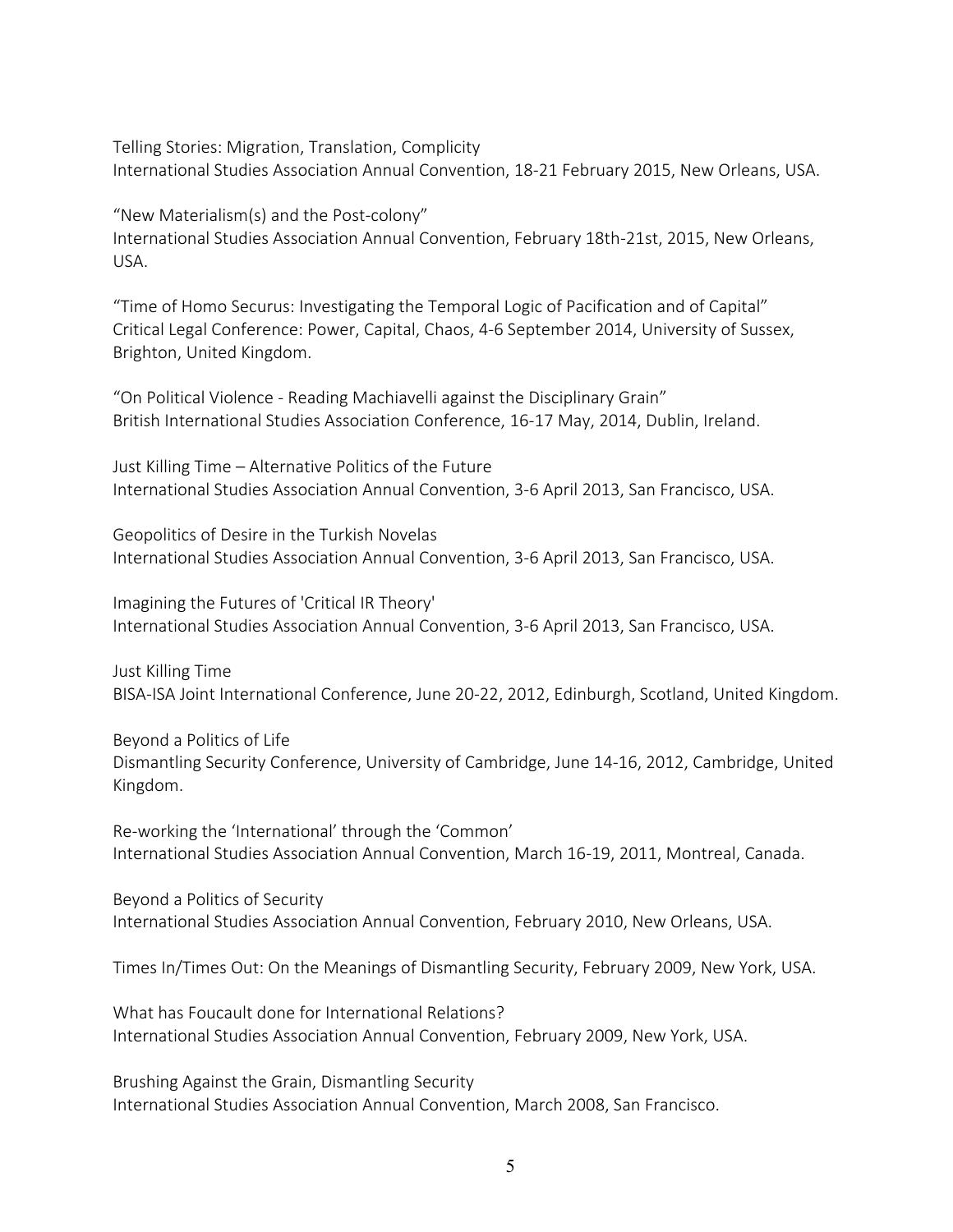Securing Security/Dismantling Security Critical Security Studies Conference, June 2007, Koç University, Istanbul.

Policing Crimes, Ordering Markets: Global Governance and State Transformation in Semiperipheral Settings International Studies Association Annual Convention, March 2006, San Diego.

Neoliberal Governance and State Transformation

Annual National Conference of the Midwest Political Science Association, April 2005, Chicago, USA.

(with Biriz Berksoy), "Policing Social Discontent and Establishing Social Control: The Political Economy of the Police Organization in Turkey from a Historical Perspective", Rethinking Marxism's 5th International Gala Conference, November, 2003, University of Massachusetts, Amherst, USA.

## Professional Services

#### *Administrative Service*

- Chair of International Studies Association Theory Section (2018-2019)
- Section Co-Chair of International Studies Association Theory Section (2017-2018)
- Program Chair of International Studies Association Theory Section (2017-2018)
- Department Vice-chair, İTÜ Department of Humanities and Social Sciences (2016 present)
- Erasmus Coordinator, İTÜ Department of Humanities and Social Sciences (2012-present)

## *Editorial Services*

Referee:

- *Alternatif Politika*
- *Millennium: Journal of International Studies*
- *Security Dialogue*
- *Siyasal: Journal of Political Sciences* (İ.Ü. Siyasal Bilgiler Fakültesi Dergisi)
- *Uluslararası İlişkile*r (SSCI)
- *Populism, Brill*
- *Politikon South African Journal of Political Studies*, SSCI
- *Society and Space,* SSCI
- *Spectrum: Journal of Global Studies*
- *Comparative Studies of South Asia, Africa and the Middle East*.
- *Foreign Policy Analysis*, SSCI
- *Environment and Planning D: Society and Space*
- *Antipode: A Radical Journal of Geography*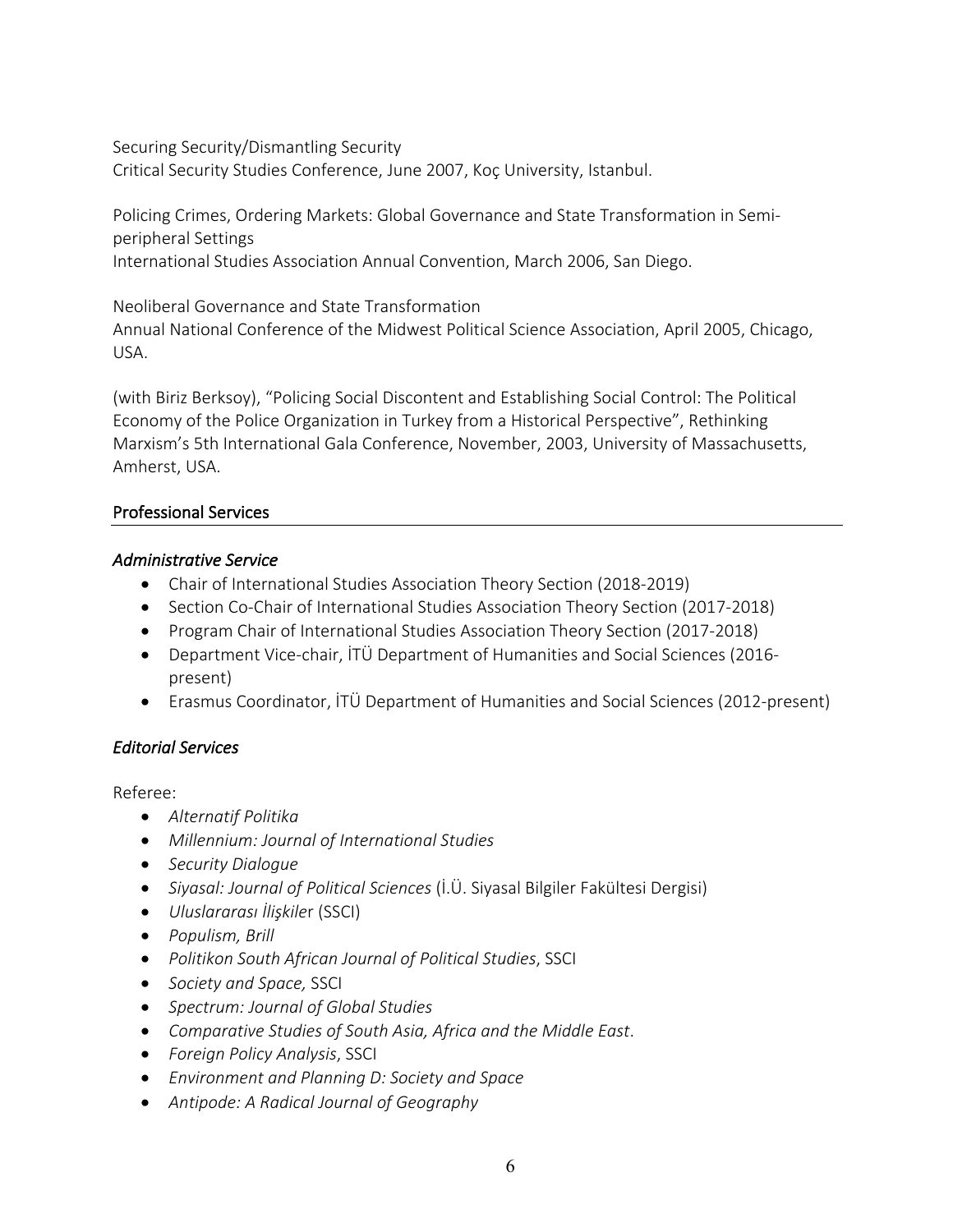• Routledge

## *Conference, Workshop and Colloquium Organizations*

STS TURKEY 2019 Toplum İçin Bilim ve Teknoloji Çalışmaları Konferansı, 10-12 Eylül 2019, İstanbul Teknik Üniversitesi

CRASSH (Centre for Research in the Arts, Social Sciences and Humanities) Conference, University of Cambridge, June 14-16, 2012

Catalytic Workshop "Beyond a Politics of Security?" International Studies Association Annual Convention, New York City, February 2009 (with Raymond Duvall)

International Conference on Critical Security Studies, Koç University, Istanbul, June, 2007 (with Raymond Duvall, Bahar Rumelili, and Fuat Keyman)

Minnesota International Relations Colloquium, Department of Political Science, University of Minnesota, 2006-2007.

MacArthur Brown Bag Series, Interdisciplinary Center for the Study of Social Change, University of Minnesota, 2007-2009.

Turkey and Its Role on the European Periphery After the End of the Cold War, Aspen Institute-Berlin,1993.

## Fellowships and Awards

(2011) Humanities Research Grant, University of Cambridge.

(2009) Catalytic Workshop Grant, International Studies Association

(2008) University of Minnesota Graduate Research Partnership Program, with Professor Raymond Duvall

(2007-2009) Administrative Fellowship, Interdisciplinary Center for the Study of Global Change, University of Minnesota

(2002-2007) MacArthur Foundation Fellowship, University of Minnesota

(2006) Colonial Dames of Minnesota Scholarship, University of Minnesota

(2000) President's Award for Excellence, Boğaziçi University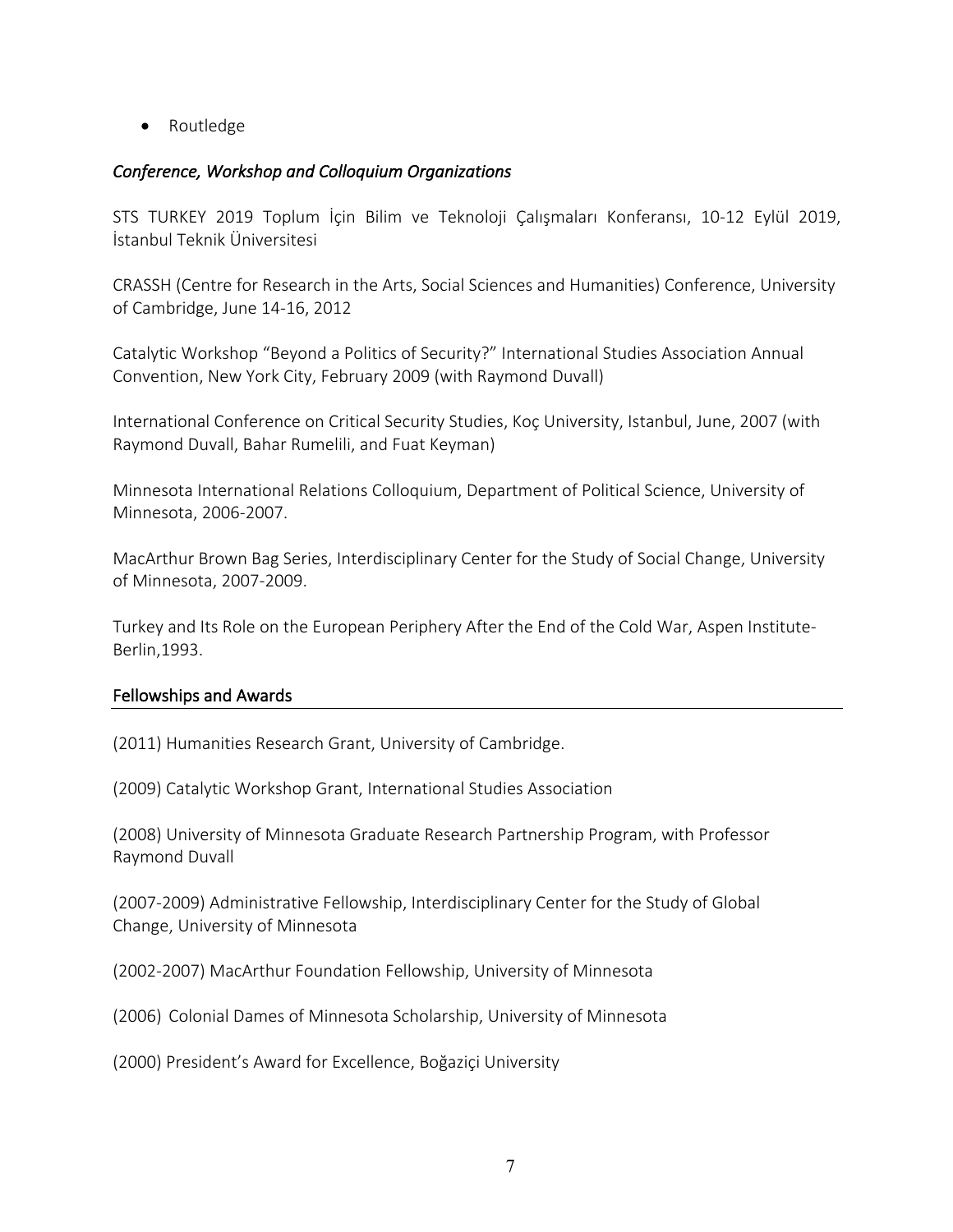(1999) Scholarship for European System of Human Rights Protection Workshop Series, European University Viadrina Frankfurt (Oder)

## Courses Taught

Undergraduate

- Current Issues in World Politics (Boğaziçi University, Spring 2020)
- Theories of International Relations (Boğaziçi University, Fall 2019)
- Modernitenin Oluşumu (Istanbul Technical University, 2019-)
- Global Politics (University of Minnesota, 2016)
- International Relations and Globalization (Istanbul Technical University, 2011-)
- Issues in World Politics (Istanbul Technical University 2011-)
- Introduction to World Affairs (SUNY Program, Istanbul Technical University, 2011-)
- Perspectives on History, Society and Human Development (SUNY Program, Istanbul Technical University, 2011)
- Turkey in World Affairs (Istanbul Technical University, 2011-)
- International Conflict and Security (University of Minnesota, 2009)

#### Graduate

- Advanced Topics in International Relations (PhD, Istanbul Technical University, 2019).
- Global Politics of New Technologies (MA, Istanbul Technical University, 2018-)
- Science and Technology Policies (MA, Istanbul Technical University, 2018-)
- Ways of Knowing (PhD, University of Minnesota, 2016)
- Theories of International Relations (PhD, Istanbul Technical University, 2016)
- Globalization and International Relations (MA, Istanbul Technical University, 2011-)

## Theses Advisory

Kiracı, İsmail (2019). *China's Belt and Road Initiative and Its Possible Outcomes on Global Politics from a Neo-Gramscian Perspective*.

Yılmaz Durmaz (2018). *The Role of the ASEAN Way in Vietnam's South China Sea Policy towards China*, Istanbul Technical University, Political Studies M.A. Program.

Doyle, Jessica (2015). *The Role of Civil Society Organizations in the Advancement of Human rights: The Case of Turkey*, PhD. University College, Dublin.

## Affiliations

International Studies Association

- International Political Sociology
- Theory
- International Security Studies